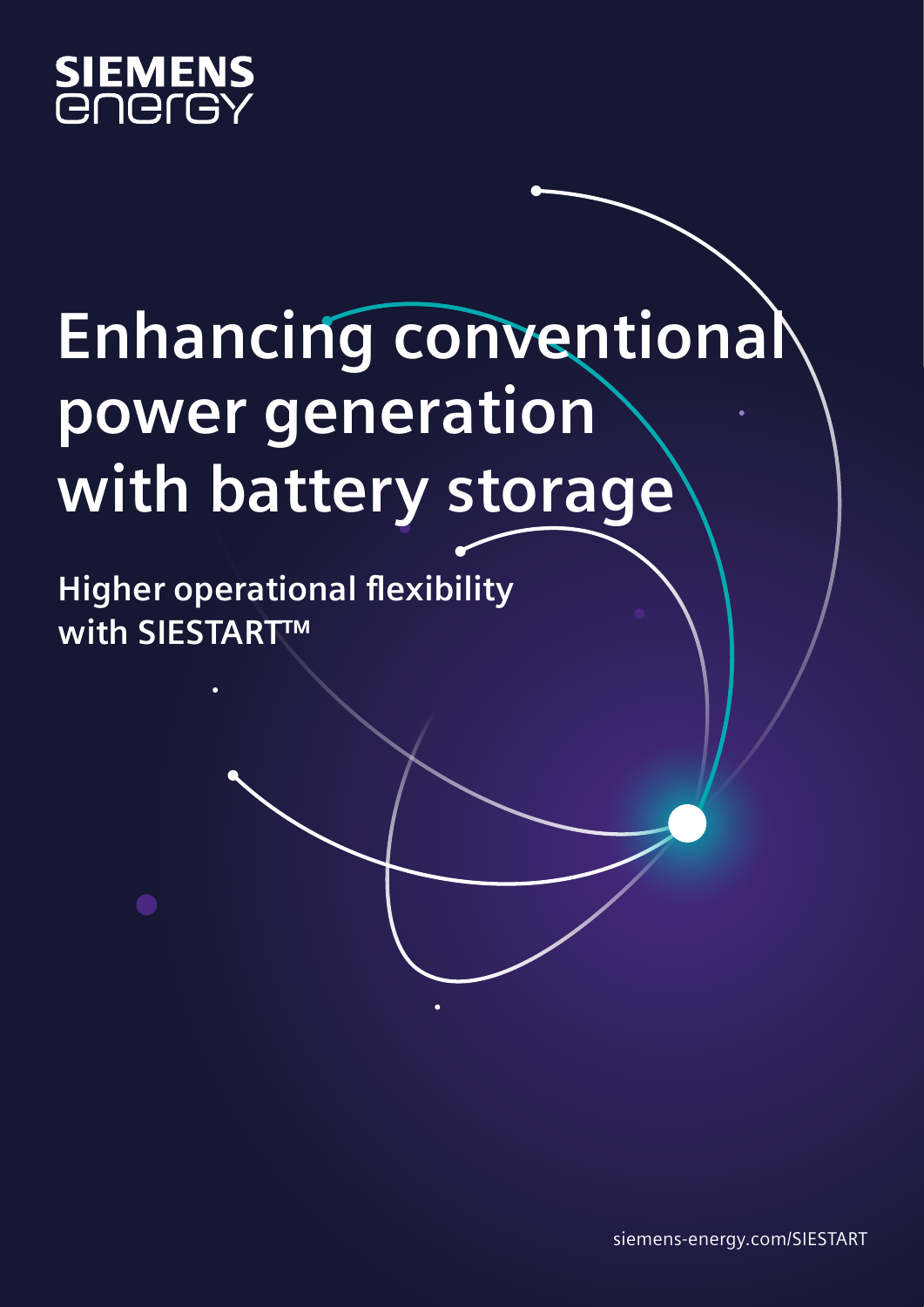

SIESTART™: optimized performance and new opportunities – for grid services and gas turbine operation

### **Today's challenges in the grid**

Based on society's goal to combat climate change, a shift from conventional energy producing methods towards renewable energy sources such as sun and wind is taking place. This transition increases pressure on electrical grids, as renewable sources don't provide sufficient inertia to help stabilize the grid frequency. To ensure grid stabilization, conventional power plants that were originally designed for baseload operation now need to ramp much faster and more frequently while providing highly flexible peaking power. Usually, maintaining frequency and voltage stability relies on gas turbine power generation. However, if there's a serious imbalance between demand and power generation, partial or even total power outages can occur. To address these challenges power producers need to broaden their capabilities. They must:

- Accelerate load ramping for fast compensation of imbalances in the grid
- Provide peaking power as an additional power reserve to stabilize the grid
- Provide islanding and off-grid services (especially for industrial power plants)
- Provide black start capability in the event of a grid failure

#### **The solution: SIESTART™**

Siemens Energy's SIESTART™ solution combines the performance of a gas turbine with a battery energy storage system (BESS). The system comprises very fast and reliably responding Lithiumion battery technology combined with cutting-edge power electronics and control for the fast and accurate response required by ancillary services. Designed with both active and reactive power components, it can offer reliable black start functionality in the event of a grid collapse. Moreover it can be combined with conventional generation and batteries for ramping up and down faster, thereby enabling flexible operation for providing and selling ancillary services. Another advantage of this system is its reliability and high round-trip efficiency. SIESTART<sup>™</sup> not only ensures a more reliable grid, but also a higher share of renewables in the grid. Therefore, it supports your operations on the path to decarbonization.

#### **Essentially, our SIESTART™ system offers the following features:**

- Containerized solutions, proven technology, various references
- Scalable from 2 to 500+ MW, grid building inverter technology on demand
- Can be integrated at any voltage level to power generation units or substations
- Extreme fast reaction times in gridfollowing and grid forming nodes
- Emission-free BESS, resistant even against highest load steps, bi-directional
- Operating reliability monitored and secured by state-of-the-art control systems, remote surveillance
- Various applications, e.g. enhanced conventional and renewable power generation, energy cost control, frequency regulation, ancillary services



## **Use Cases:**

- Black start
- Grid restoration
- Frequency control
- Stabilization of voltage critical power
- Stabilization of electrical island mode
- Ramping control and acceleration
- Decrease GT minimum load by time shifting
- Peaking power